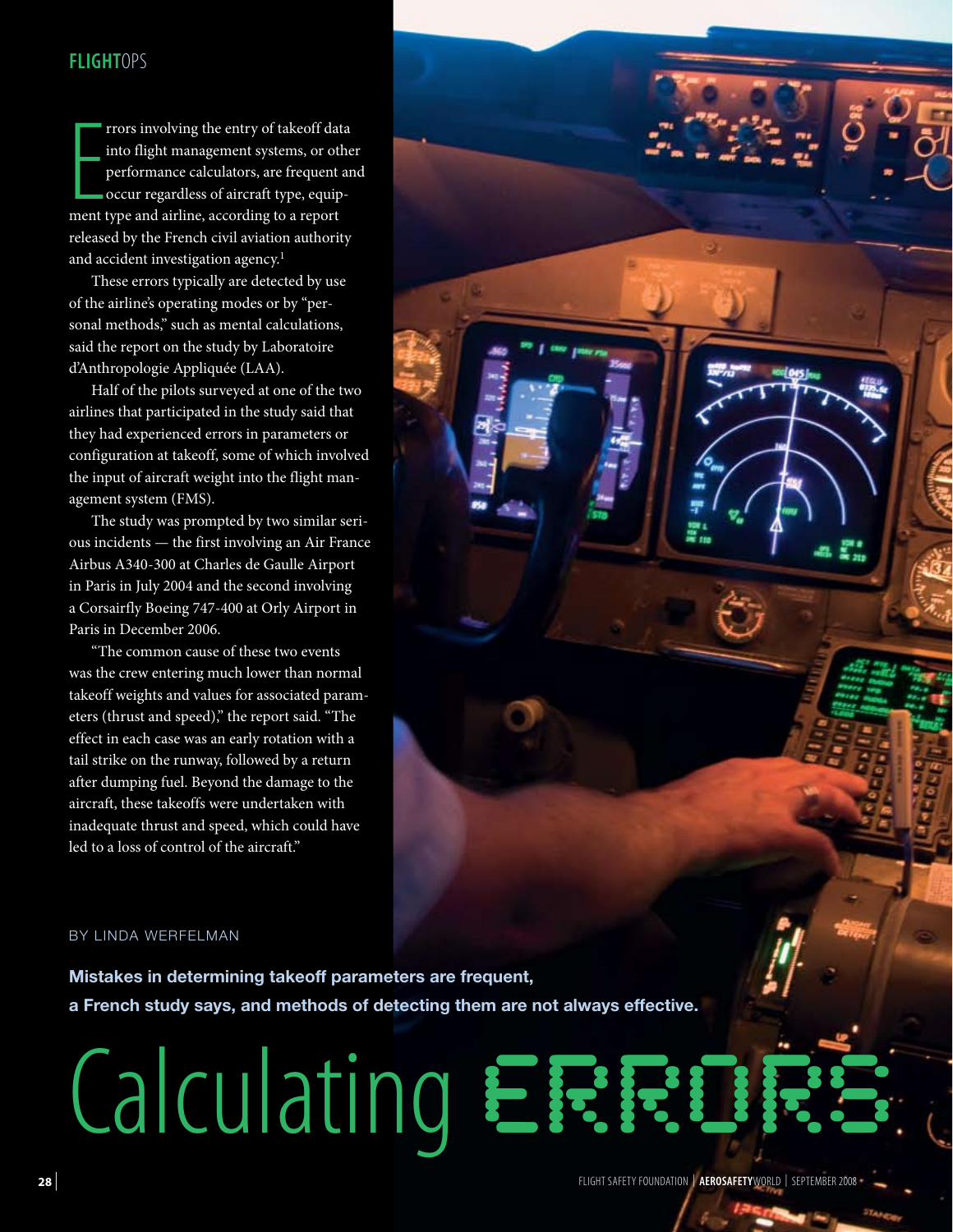

Other similar incidents have occurred elsewhere in recent years. Typical incidents involve new-generation aircraft and errors in entering takeoff parameters that went undetected by flight crews, the report said.

The most serious event was the fatal Oct. 14, 2004, crash of an MK Airlines 747-200SF that failed to gain altitude on takeoff from Halifax, Nova Scotia, Canada, because of the flight crew's unknowing use of an incorrect aircraft weight when crewmembers calculated takeoff speeds and thrust settings. All seven crewmembers were killed in the crash and subsequent fire, and the airplane was destroyed (*ASW*[, 10/06, p. 18\).](http://www.flightsafety.org/asw/oct06/asw_oct06_p18-24.pdf)

The study, which was initiated after the Bureau d'Enquêtes et d'Analyses (BEA) completed its investigation of the 2006 incident at Orly, was designed to review the "processes for errors specific to the flight phase prior to takeoff and to analyze the reasons why skilled and correctly trained crews were unable to detect them," the report said.

## **Manufacturer Definitions**

Both Airbus and Boeing have published documents discussing takeoff speeds. Airbus characterizes takeoff speeds as a "key element of safety for takeoff" and cautions that "using erroneous values can lead to a tail strike, a takeoff rejected at high speed or a climb with reduced performance." Errors in speed calculations frequently result from last-minute changes, time pressure or a heavy workload, and cross-checking calculations can be difficult because of the workload of the pilot flying during pushback and taxi, Airbus said.

The Boeing document said that, if input values are correct, other related errors can occur in several areas, including data conversion, selecting weight on a load sheet, selecting the table to be used in manual calculations or selecting high-lift flaps.

## **Procedural Analysis**

The report included an analysis of procedures used to input and verify takeoff performance data for Air France 777s, A340s and 747s, and Corsairfly 747s; ergonomic inspections to identify conditions that can result in operating difficulties for flight crews; and a review of 10 incident reports that involved the use of inappropriate takeoff parameters.

The incident report reviews paid particular attention to methods of obtaining weight data, calculating takeoff speeds, inputting parameters into the FMS (when one existed) and displaying speeds.

For example, a crew must determine its fuel needs before the airplane is loaded and the weight is known; as a result, they may estimate the required fuel based on the forecast load data, with the last of the fuel being added after the final load has been determined, the report said.

A variable in the function is the quality of communication between the flight crew and ground personnel. Procedures are not identical at all airports, and communication sometimes suffers, the report said.

An effective check of the amount of fuel in the airplane can be obtained by observing the FMS or a fuel gauge; the indicated quantity varies as fueling progresses. Gauge accuracy may improve when tanks contain little fuel, the report said, noting that the amount of onboard fuel can be estimated "by adding the fuel remaining to the quantity flowed."

Load sheet data include the aircraft basic weight; the load, which can be known only after embarkation has been completed; and the fuel quantity — the amount of fuel decided on by the flight crew.

"The time the load sheet becomes available is one of the main factors in variability," the report said. "Several versions of this document can follow one another; the forecast report sometimes used for the refueling decision is eventually replaced by a final version issued to the crew after the completion of embarkation."

## **Calculations**

Takeoff weight (TOW) is one item included in calculations of takeoff parameters — calculations that are performed either manually or by computer and either by the flight crew or remotely, with ACARS (aircraft communications for example.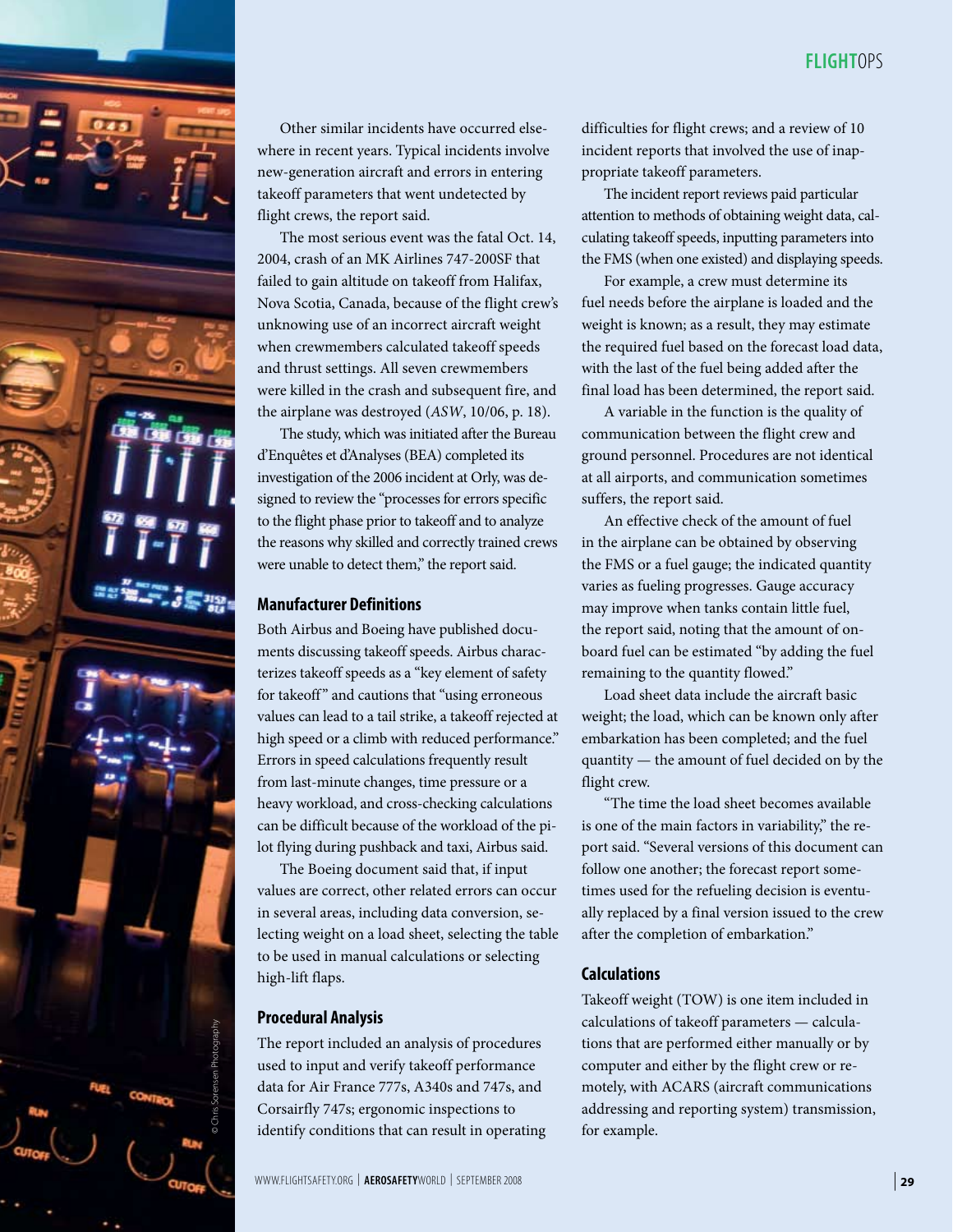# **FLIGHTOPS**

© Ariusz Nawrocki/Stockxpert.com



Of the 10 incident reports examined in the study, nine described events involving a "major failure" that occurred during calculations, including two events in which the previous flight's weight parameters were used. In another event, the manual used to calculate speed did not match the aircraft type. In six events, an incorrect weight was used in the calculations; for example, zero fuel weight (ZFW) instead of TOW was entered into ACARS or into a laptop computer, the report said.

"These failures highlight the ineffectiveness of controls on this function," the report said. "Even an input with cross-check doesn't guarantee the absence of an error, as one of the studied incidents shows: The captain calls out the value to be input and confirms the input made by the copilot. However, the captain doesn't read the appropriate value, so calls out an erroneous value and the verification of input is ineffective."

The report suggested that a more effective check might be a double calculation. However, the report said, "Not only must the calculation be done twice, but the selection of input data [must be performed twice] as well.

"In one of the incidents studied, the captain carried out a check of the calculation without confirming the TOW and so used the erroneous TOW to check the speeds and hence obtained the same (erroneous) values as the copilot."

#### **Input of FMS Data**

Six of the 10 incidents involved airplanes equipped with an FMS. In one incident, a major failure was associated with the input of FMS data: A typing error associated with a late change that was made without a cross-check resulted in an incorrect entry of V1 (defined in the report as "decision speed").

"In the other five cases, the input speed values were erroneous," the report said. "The error arose from the parameter calculation function.

… During verification of the calculation, the input of these values is one of the steps where inconsistency of the values with the aircraft load and takeoff condition could be detected.

However, simple verification of a match between the elements input and the data shown on the 'card' does not allow the error to be detected."

Some FMSs calculate reference speeds — V1, Vr (rotation speed) and V2 (takeoff safety speed) — and the report suggested that these speeds could be displayed and used for comparisons when flight crews check the speed input function. Nevertheless, the report noted that two incidents involved airplanes equipped with this type of FMS, and the feature did not enable the flight crew to identify mistakes in speed calculations.

Four incidents involved airplanes without an FMS, and in these situations, the reference speeds displayed on the primary flight display (PFD) also are derived from the parameter calculation function, using either the takeoff card or a laptop screen.

Crews can verify that the correct speeds are being displayed by checking those numbers against those on the takeoff card, or by noting the relative position of the speed index and the redundancy of displays, the report said. However, in the four incidents in which the airplanes did not have an FMS, the presence of these elements did not aid in error detection, the report said.

## **Takeoff Parameters**

The report identified five steps in the takeoff phase of flight: acceleration to V1, callout of V1, acceleration to Vr, callout of Vr and rotation at Vr. If the crew detects an anomaly before the airplane reaches V1, the takeoff can be rejected.

"V1 is a reference in the decision to continue or reject takeoff," the report said. "However, this reference comes from a calculated value, and in the event of an erroneous value, safety aspects — either a possible stop before the end of the runway or continuation with an engine failure — are no longer guaranteed."

In one of the incidents, the flight crew determined that the aircraft's behavior was atypical and rejected the takeoff after V1 was displayed but before the airplane actually reached that speed, the report said.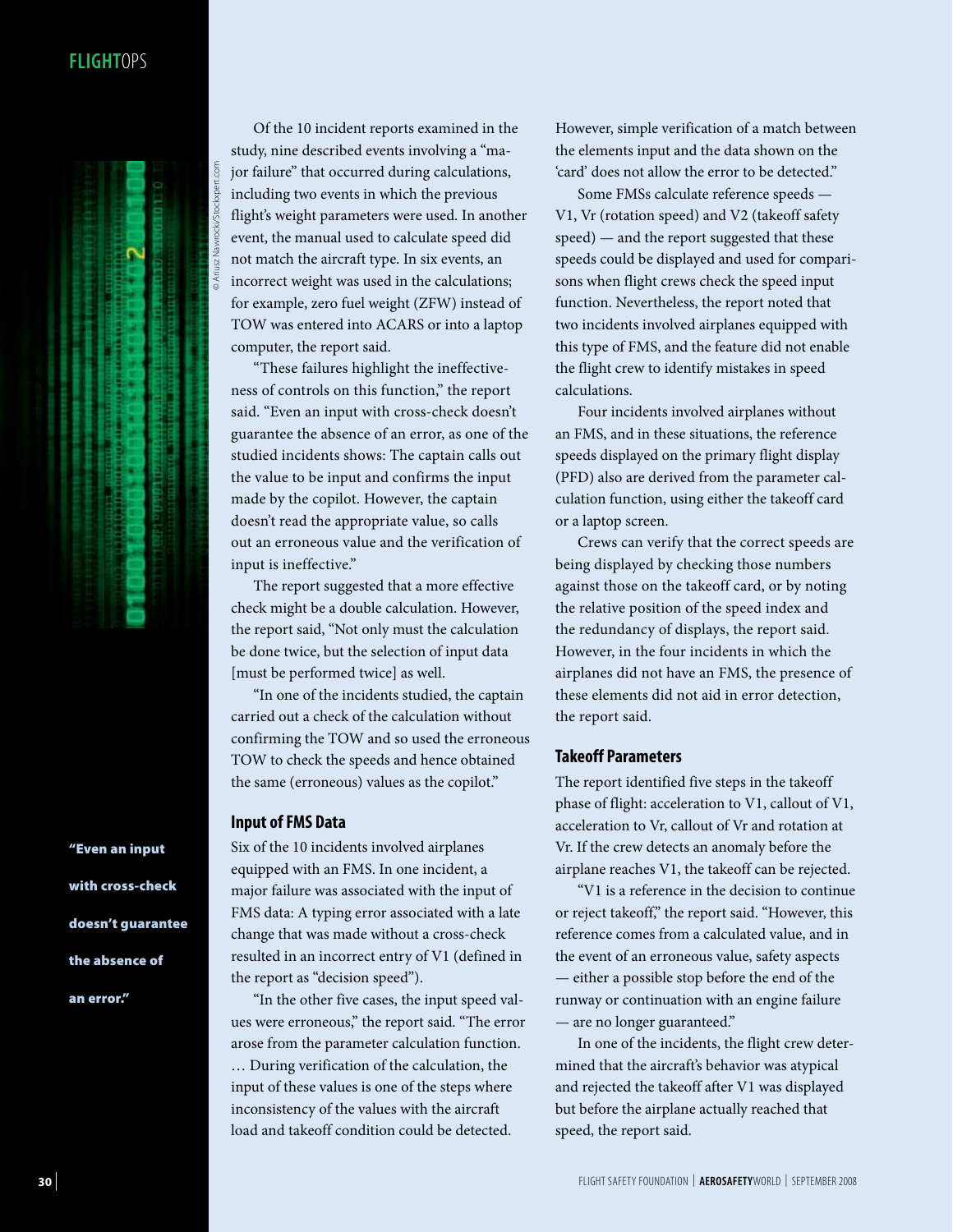In another incident, the pilot not flying (PNF) called out Vr just after the airplane had accelerated to V1. "The failure rises here from the erroneous link made by the PNF between the achievement of V1 and the achievement of Vr," the report said. "This underlines the time pressure placed on the PNF as soon as he detects the signal indicating that Vr has been reached, as well as the inadequate control of this function."

## **Proposals for Improvement**

Analysis of the 10 incidents included the identification of four types of "barriers" designed to prevent errors:

- Physical barriers, such as an aircraft "tail shoe" designed to mechanically protect the fuselage and physically prevent an unwanted event from occurring. Such systems typically present more disadvantages than advantages.
- • Functional barriers, which are designed to limit input errors by enabling automated systems to perform basic checks. The report suggested that software controls could be strengthened — for example, software could be developed to check con-

sistency between the V1, Vr and V2 values entered into the system.

- • Symbolic barriers in procedures and guidance, which require "interpretive action" to achieve their goal. For example, the report cited the inclusion in all FMSs of a function for the calculation and presentation of reference speeds. The function currently is available only in some FMSs. Nevertheless, the report said that incidents have shown that "the simple presentation of reference speeds by the FMS does not constitute an effective symbolic barrier. Strengthening of this barrier could be considered by providing a warning message in the event of significant differences, or a display of these differences."
- • Barriers in safety policy and user knowledge, which may be directed toward strengthening training for emergency situations and enhancing pilot familiarity with — and memory of — takeoff parameters. The results of these barriers are more difficult to measure than the results of other types of barriers.

This MK Airlines Boeing 747 crashed on takeoff from Halifax, Nova Scotia, Canada, in 2004, after the crew unknowingly used an incorrect aircraft weight to calculate takeoff speeds and thrust settings, investigators said.